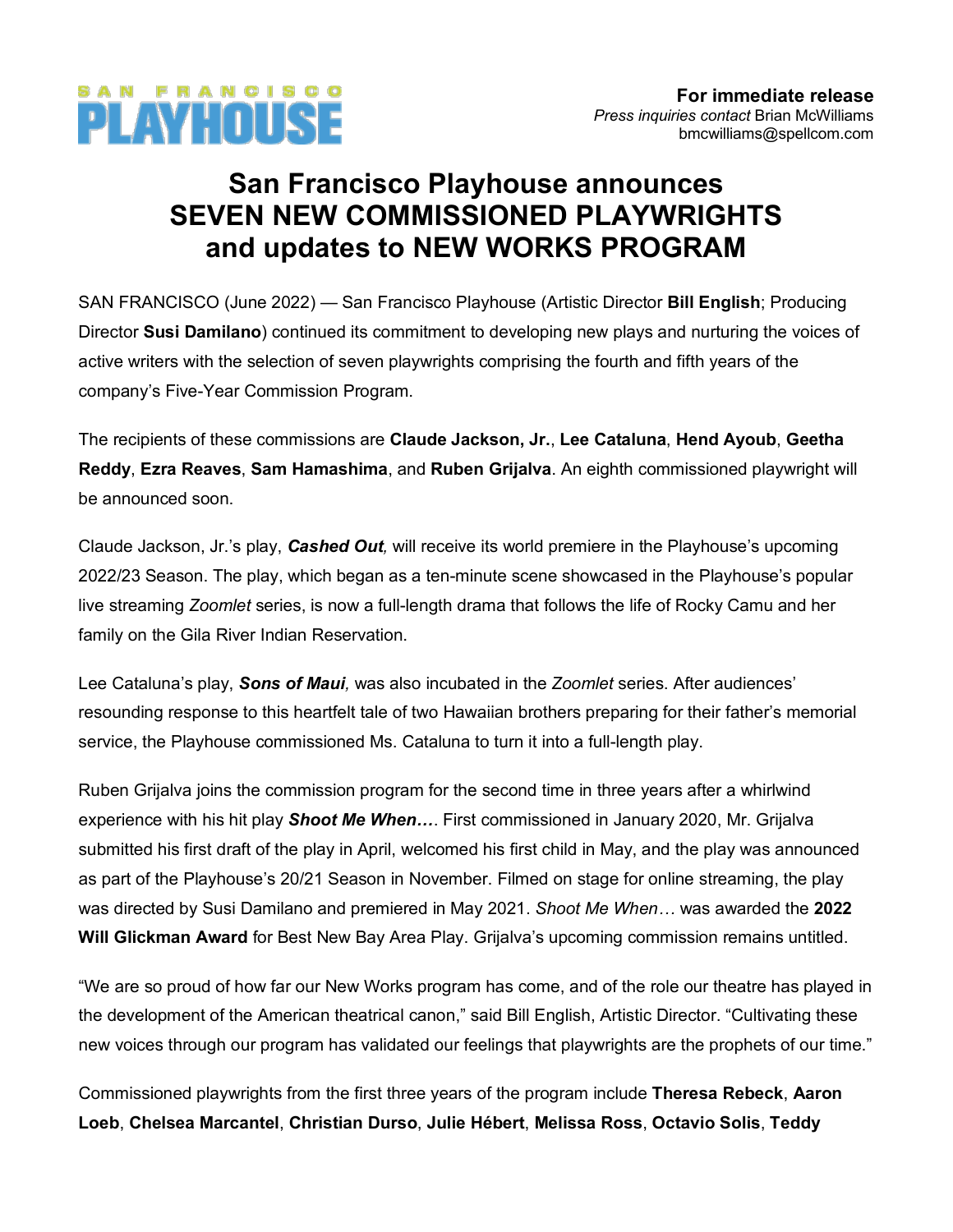**Hulsker**, **Julia Brothers**, **Brian Copeland**, **Ruben Grijalva**, and **Tori Keenan-Zelt**. San Francisco Playhouse continues to develop these commissions with readings, workshops and virtual productions.

The **Sandbox Series of World Premieres**, the crown jewel of San Francisco Playhouse's New Works Program, remains on intermission. The program, which features fully staged productions with professional actors and designers, was forced to take a hiatus by the Covid-19 pandemic. It will return in a future season.

The **5-Year Commission Program**, which is a part of the Playhouse's acclaimed New Works Program, was established in 2018 dedicated to the creation of 20 new plays over the next five years. The goal of the program is to provide more structure and long-range planning to the company's already robust but informal commission program which has produced such plays as *Seared* by Theresa Rebeck, *Bauer* by Lauren Gunderson, *Pluto* by Steve Yockey, and *You Mean To Do Me Harm* by Christopher Chen. Playwrights engaged in the first two years of the program included Theresa Rebeck (*Seared*), Aaron Loeb (*Ideation*), Chelsea Marcantel (*A White Girls Guide to International Terrorism*), Christian Durso (a first commission), Julie Hébert (*Tree*), Melissa Ross (*An Entomologist's Love Story*), and Octavio Solis (*Mother Road*).

The **New Works Program** at San Francisco Playhouse includes monthly play readings, the 3-play *Sandbox Series* of world premieres, and the **5-year Commission Program**. The Playhouse's commitment to new works has been honored by grants from the National Endowment for the Arts, The Edgerton Foundation, The Biller Foundation, The Zellerbach Foundation, The Hewlet and Gerbode Foundations and the American Theatre Wing. The program has achieved significant critical and commercial milestones: two Will Glickman Awards in the past four years; the *Sandbox Series* smash hit *Ideation,* which recently completed a successful Off-Broadway engagement in New York City; and George Brant's *Grounded,* which went on to international acclaim after its Sandbox premiere.

## **ABOUT THE PLAYWRIGHTS**



## **Claude Jackson, Jr.**

Claude Jackson, Jr. is an attorney and currently the Director of his tribe's public defender's office. Five of his plays were featured in previous Native Voices at the Autry Short Play Festivals, including winning the festival in 2019 for his play *Cashed Out*. Claude and his brother Roberto wrote, produced and directed a feature film, In Circles and can be seen on Amazon Prime and other streaming outlets. Claude recently acted in the play Native Nation in Arizona, produced by Cornerstone Theatre Company and Arizona State University and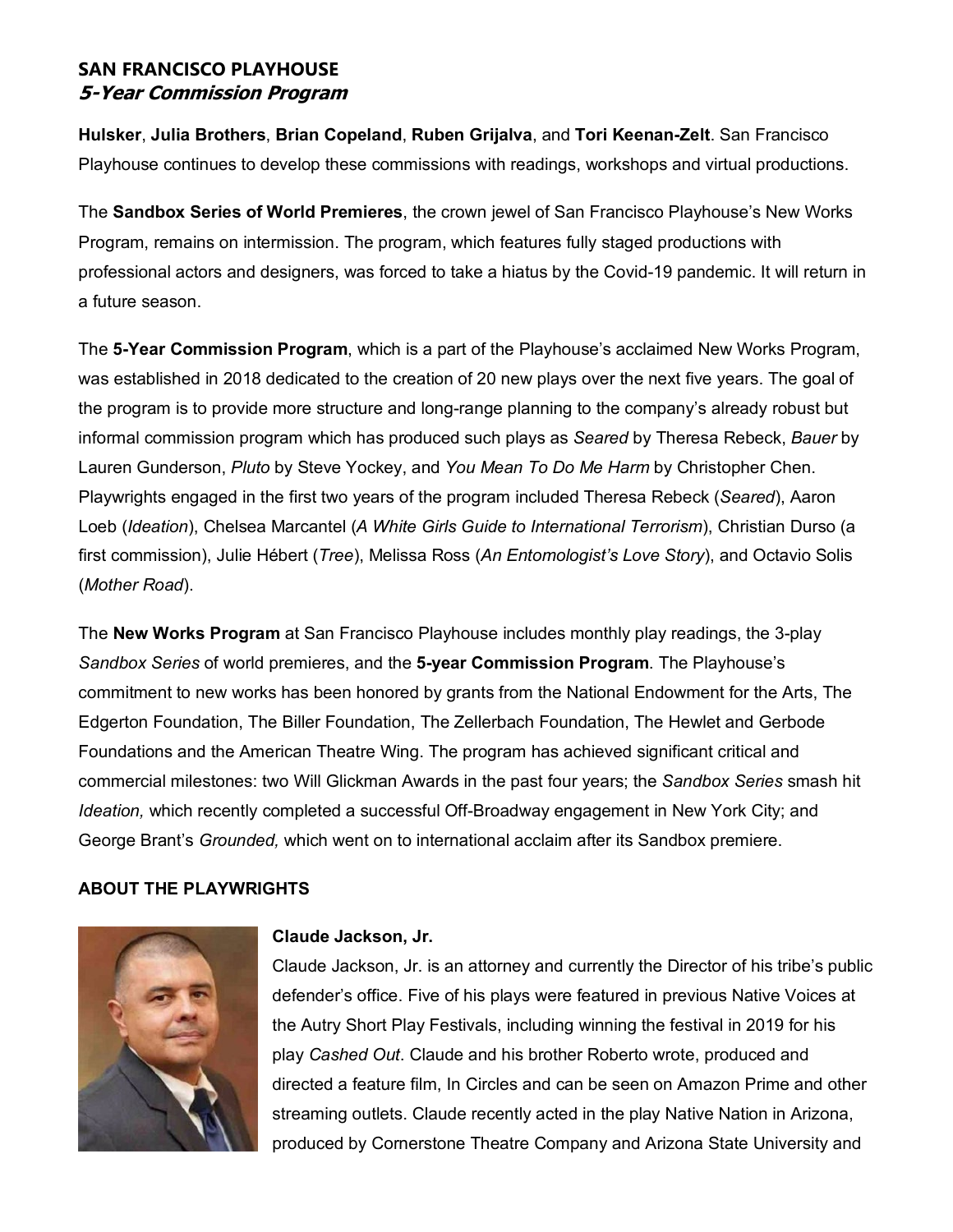Indian School, also produced by Arizona State University. He is married to Lea and they have three kids: Zaryk, Kaleb and Naiya.



#### **Lee Cataluna**

Lee Cataluna's recent work includes *What the Stars See at Night* for La Jolla Playhouse, *Home of the Brave* for Honolulu Theatre for Youth, and *Flowers of Hawaii*, which was workshopped at Native Voices at the Autry. She won the Von Marie Atchley Award for Excellence in Playwriting from Native Voices last fall. She has an MFA in Creative Writing from UC Riverside. She is of Native Hawaiian descent and lives in Honolulu.



#### **Hend Ayoub**

Hend Ayoub is an actor and writer, most recently seen in the world premiere production of *First Down* at NYC's 59E59 Theater. Additional theatre credits include: Broadway's *Bengal Tiger at the Baghdad Zoo* with Robin Williams, as well as its previous run at Los Angeles's Mark Taper Forum; *A Thousand Splendid Suns* (Arena Stage); *Kiss* (Yale Repertory Theatre); *Veils* (world premiere, Portland Stage; Barrington Stage). Television credits include *Homeland, Orange Is The New Black*, *The Looming Tower*, *Madam*

*Secretary*, *Royal Pains*, *Feed the Beast*, *The Accidental Wolf,* Comedy Central's *The Watch List*, and recurring roles on *Transparent and Damages*. In Film, she co-starred in the Emmy Awardwinning film *Death of a President* and the multi award-winning film *Private* and has just finished shooting a new film called *If You See Something*.



## **Geetha Reddy**

Geetha Reddy is a playwright and filmmaker working in the Bay Area. Her plays include *A Mahābhārata* (Oakland Theatre Project) *Far, Far Better Things* (Shotgun Players/ TheatreFirst), *Hela* (with Lauren Gunderson, TheatreFirst), *Safe House* (SF Playhouse), *Blastosphere* (with Aaron Loeb, CentralWorks). Geetha's plays *Me Given You, Girl in a Box, and On a Wonderverse* were part of the Playwright's Foundation's 'In the Rough' reading series. *Safe House* and *On a Wonderverse* were featured in the Bay Area Playwrights Festival. She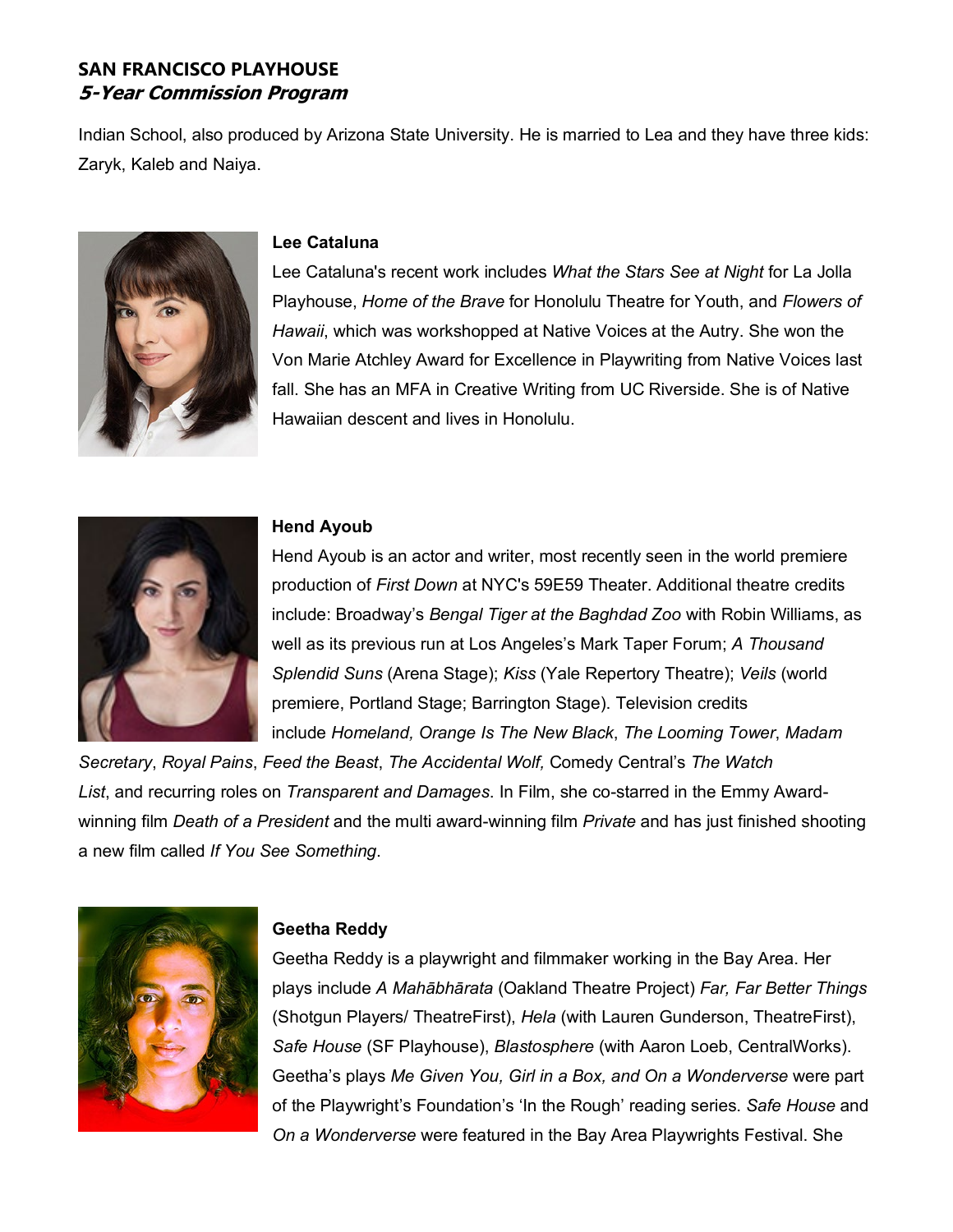has been commissioned by TheatreWorks, SFPlayhouse, Oakland Theatre Project, Shotgun Players, Crowded Fire, the Gerbode Foundation, and PlayGround (3). Her plays have also appeared in the San Francisco Fringe Festival, the Santa Rosa Quickies festival, the Best of PlayGround Festival, the Just Theatre Lab series, the Crowded Fire Matchbox series, and the Theatreworks New Works Festival. Her short film *Obit* appeared at LA Shorts, NY Indie Fest, Bend Film Festival, the GI Film Festival and many others. Geetha is a member of the Dramatist's Guild, and alumni Resident Playwright at the Playwright's Foundation.



#### **Ezra Reaves**

Ezra Reaves (he/them) is a professional actor, comedian, experimental theater writer and performer, and ensemble member of the San Francisco Neo-Futurists. They have recently joined the cast of the GLAAD-nominated television show 4400 on the CW in the role of "Farraday". They've toured nationally and internationally with The Neo-Futurists, performed over 150 shows as the lead character in the immersive show *The Speakeasy* and performed locally at San Francisco Playhouse, Shotgun, ACT, NCTC, ZSpace

and Magic Theater. In NYC they have performed at LaMama Experimental Theater and PS122. As a comedian, Ezra has opened for Janeane Garofalo, Bob Odenkirk, John Hodgman, Paul F. Tompkins and even shared the stage with Michael Ian Black at SF Sketchfest. Last year, Ezra Reaves and writing partner Amy Langer co-founded Tarot & Palm Theatre and wrote and produced a sold-out extended-run of the critically-acclaimed immersive show *The Program*. More at www.ezrareaves.com!



#### **Sam Hamashima**

Sam Hamashima (them+) is a contemporary playwright especially excited by puppetry, magical realism, and "everyday magic". Described as "serious whimsy" in the Washington Post, Hamashima creates theater for empowerment, healing, and discovery*.* Past commissions include *Supposed Home* (Seattle Public Theater) *Garden State* (Lyric Stage of Boston), and *Shoyu Tell* (Lexington Children's Theater). Produced and/or developed by John F. Kennedy Center for the Performing Arts, Bay Area Playwrights

Festival, and National Queer Theater, among others. Proud Alum of the National YoungArts Foundation. BFA in Musical Theatre, University of Michigan. samhamashima.com @Sam Hamashima